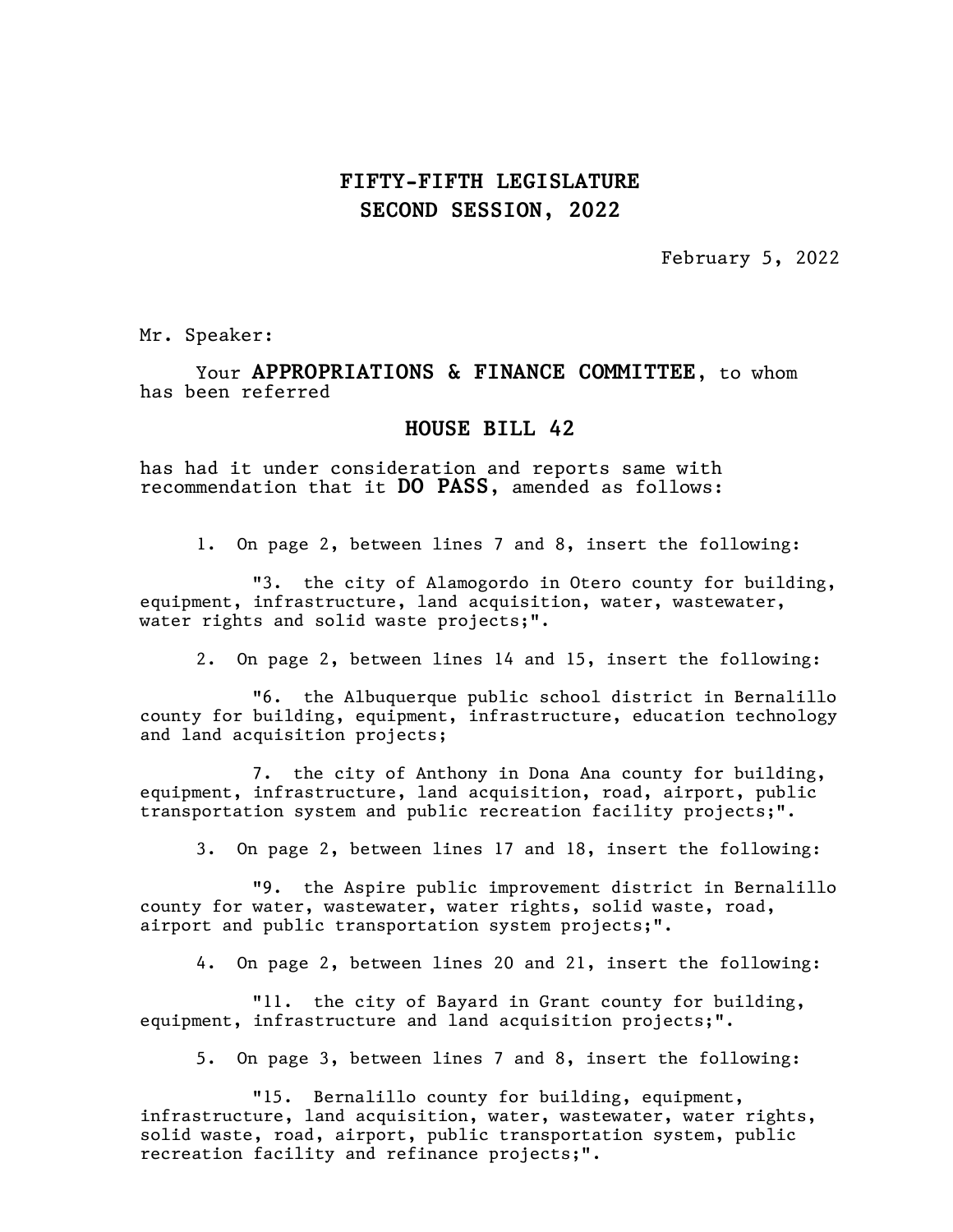HAFC/HB 42 Page 2

6. On page 3, between lines 11 and 12, insert the following:

"17. the Bernalillo public school district in Sandoval county for building, equipment, infrastructure, education technology, land acquisition, water, wastewater, water rights, solid waste and refinance projects;".

7. On page 3, between lines 18 and 19, insert the following:

"20. the Bluewater water and sanitation district in Cibola county for building, equipment, infrastructure, land acquisition, water, wastewater, water rights, solid waste, road, airport, public transportation system, public recreation facility and refinance projects;

21. the village of Bosque Farms in Valencia county for water, wastewater, water rights and solid waste projects;".

8. On page 4, between lines 5 and 6, insert the following:

"26. the Camino Real regional water utility authority in Dona Ana county for building, equipment, infrastructure, land acquisition, water, wastewater, water rights, solid waste, road, airport, public transportation system, public recreation facility and refinance projects;

27. the city of Carlsbad in Eddy county for building, equipment, infrastructure and land acquisition projects;

28. the Carlsbad municipal school district in Eddy county for building, equipment, infrastructure, education technology, land acquisition and refinance projects;

29. the town of Carrizozo in Lincoln county for building, equipment, infrastructure and land acquisition projects;

30. the village of Causey in Roosevelt county for building, equipment, infrastructure, land acquisition, water, wastewater, water rights, solid waste, road, airport, public transportation system, public recreation facility and refinance projects;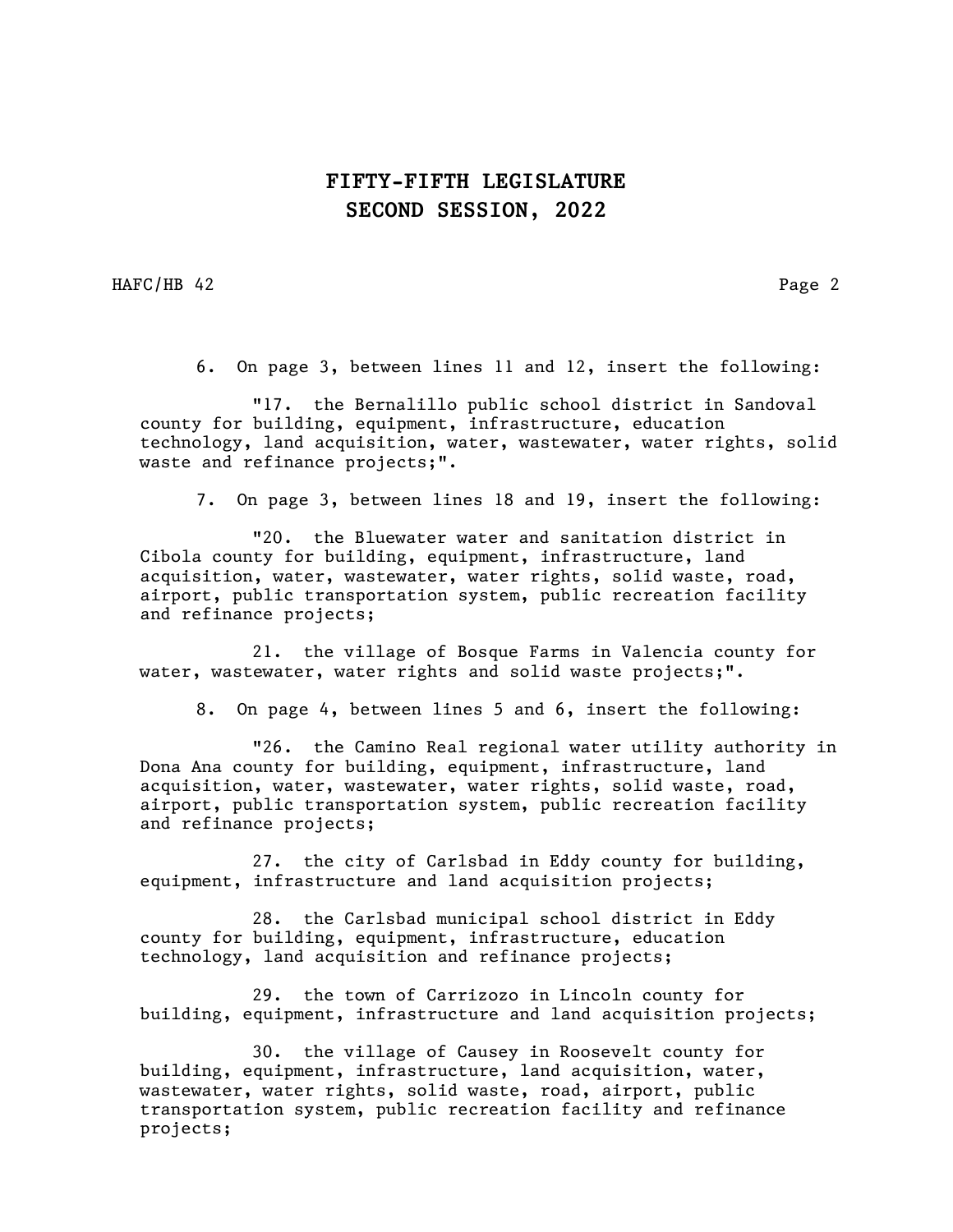HAFC/HB 42 Page 3

31. the Central consolidated school district in San Juan county for building, equipment, infrastructure, education technology and land acquisition projects;

32. the village of Chama in Rio Arriba county for building, equipment, infrastructure and land acquisition projects;

33. Chaves county for building, equipment, infrastructure and land acquisition projects;

34. the village of Cimarron in Colfax county for building, equipment, infrastructure, land acquisition, water, wastewater, water rights, solid waste, road, airport, public transportation system, public recreation facility and refinance projects;".

9. On page 4, between lines 9 and 10, insert the following:

"36. the Clayton municipal school district in Union county for building, equipment, infrastructure, land acquisition, education technology, water, wastewater, water rights, solid waste, road, airport, public transportation system, public recreation facility and refinance projects;

37. the village of Cloudcroft in Otero county for building, equipment, infrastructure, land acquisition, water, wastewater, water rights, solid waste, road, airport, public transportation system and public recreation facility projects;".

10. On page 4, between lines 21 and 22, insert the following:

"42. Colfax county for building, equipment, infrastructure, land acquisition, water, wastewater, water rights, solid waste, road, airport, public transportation system, public recreation facility and refinance projects;

43. the village of Columbus in Luna county for building, equipment, infrastructure, land acquisition, water, wastewater, water rights, solid waste, road, airport, public transportation system and public recreation facility projects;".

11. On page 5, between lines 1 and 2, insert the following: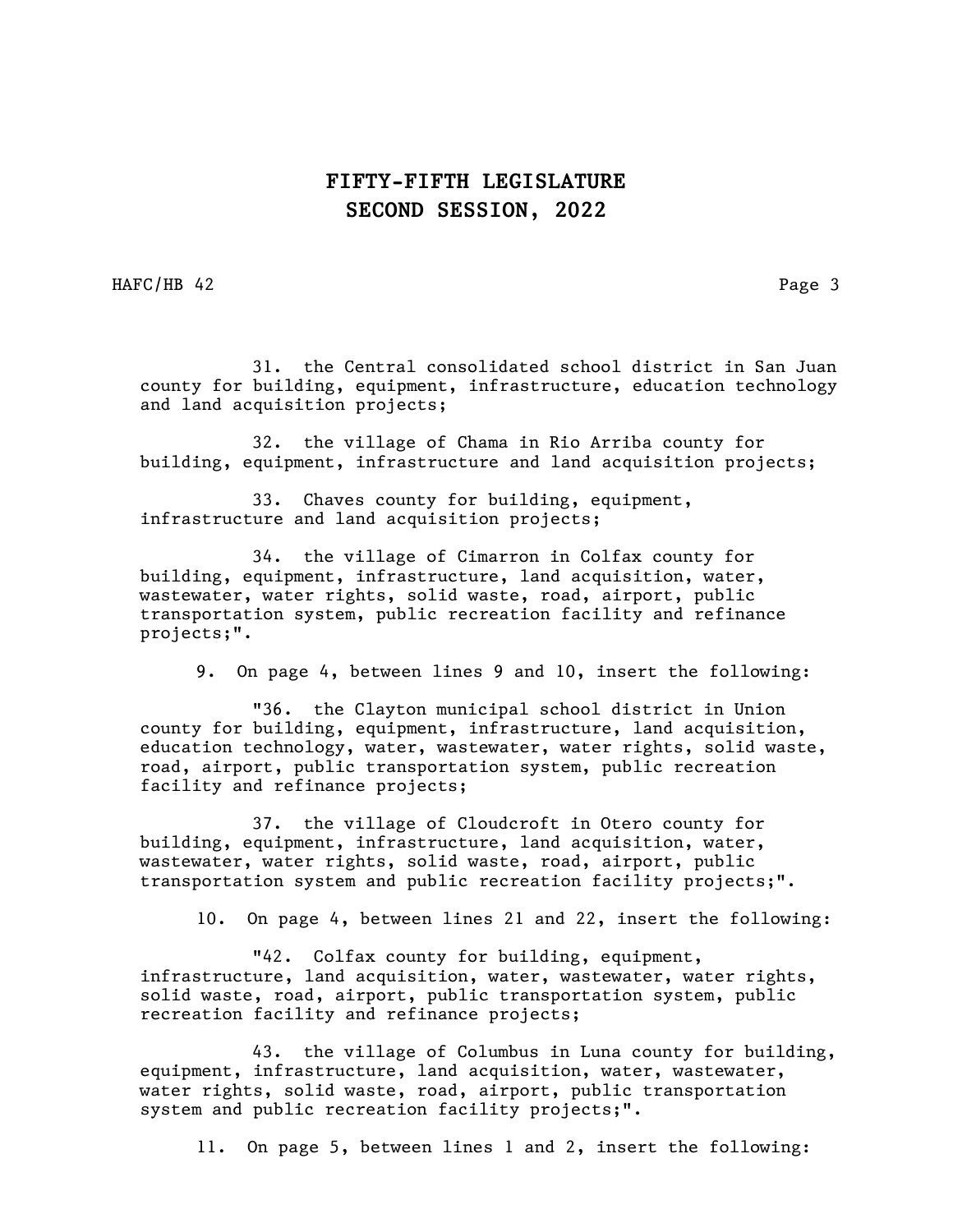HAFC/HB 42 Page 4

"45. the village of Cuba in Sandoval county for water, wastewater, water rights and solid waste projects;".

12. On page 5, between lines 14 and 15, insert the following:

"49. the city of Deming in Luna county for building, equipment, infrastructure, land acquisition, water, wastewater, water rights, solid waste, road, airport, public transportation system, public recreation facility and refinance projects;

50. the department of transportation for building, equipment, infrastructure, land acquisition, road, airport, public transportation system and refinance projects;

51. the village of Dexter in Chaves county for building, equipment, infrastructure and land acquisition projects;".

13. On page 5, between lines 17 and 18, insert the following:

"53. Dona Ana county for building, equipment, infrastructure, land acquisition, water, wastewater, water rights, solid waste, road, airport, public transportation system, public recreation facility and refinance projects;

54. the village of Dora in Roosevelt county for building, equipment, infrastructure, land acquisition, water, wastewater, water rights, solid waste, road, airport and public transportation system projects;".

14. On page 5, between lines 21 and 22, insert the following:

"56. the village of Eagle Nest in Colfax county for building, equipment, infrastructure, land acquisition, water, wastewater, water rights, solid waste, road, airport, public transportation system and public recreation facility projects;".

15. On page 6, between lines 3 and 4, insert the following:

"59. the board of regents of eastern New Mexico university in Roosevelt county for building, equipment, infrastructure and land acquisition projects;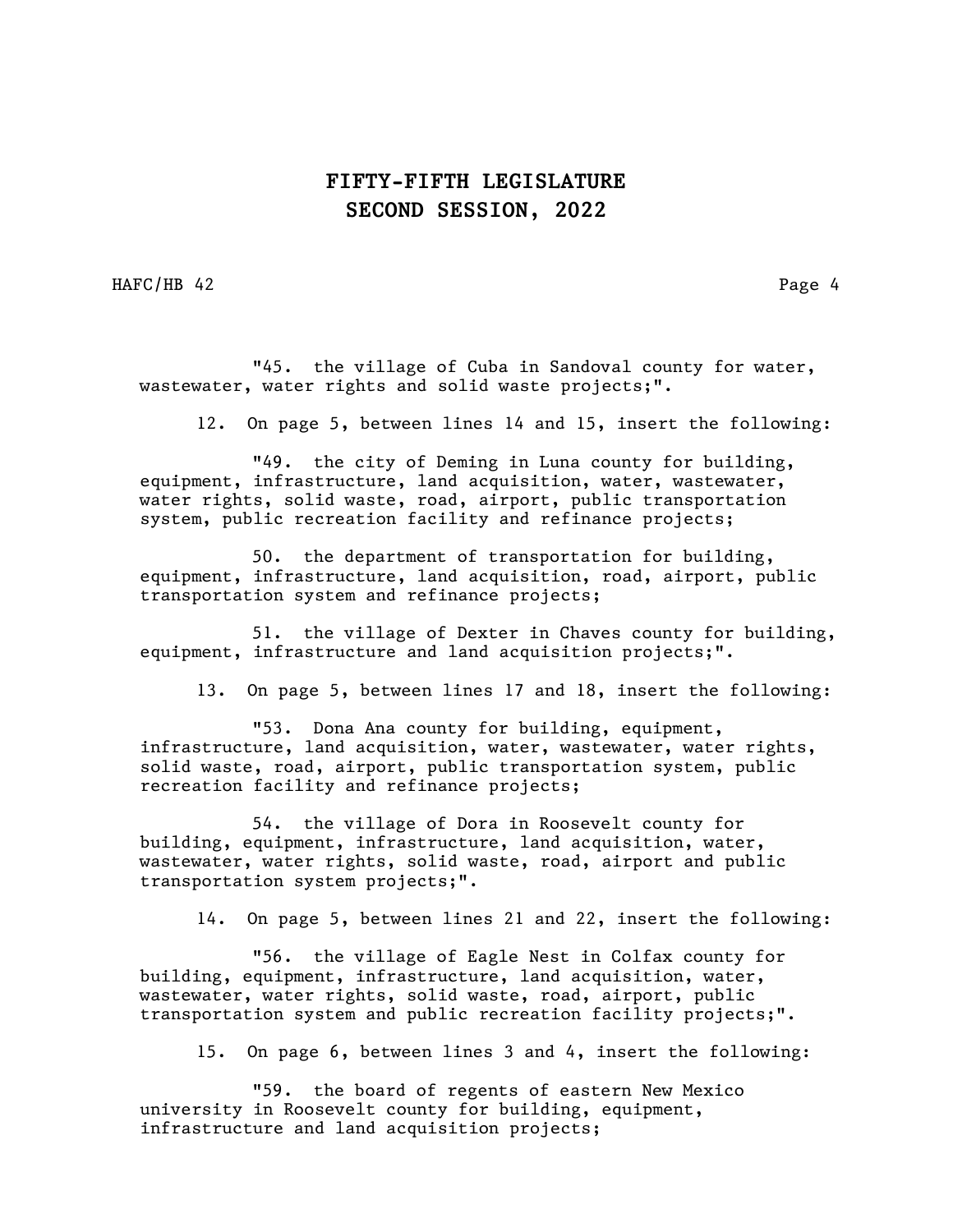HAFC/HB 42 Page 5

60. the board of regents of eastern New Mexico university for the Roswell branch campus in Chaves county for building, equipment, infrastructure and land acquisition projects;

61. the East Rio Arriba soil and water conservation district in Rio Arriba county for building, equipment, infrastructure and land acquisition projects;

62. Eddy county for building, equipment, infrastructure and land acquisition projects;".

16. On page 6, between lines 10 and 11, insert the following:

"65. the town of Elida in Roosevelt county for building, equipment, infrastructure, land acquisition, water, wastewater, water rights, solid waste, road, airport and public transportation system projects;

66. El Prado water and sanitation district in Taos county for building, equipment, infrastructure, land acquisition, water, wastewater, water rights and solid waste projects;

67. El Valle de Los Ranchos water and sanitation district in Taos county for building, equipment, infrastructure, land acquisition, water, wastewater, water rights and solid waste projects;

68. the village of Encino in Torrance county for building, equipment, infrastructure, land acquisition, water, wastewater, water rights, solid waste, road, airport, public transportation system, public recreation facility and refinance projects;

69. the Entranosa water and wastewater association in Bernalillo county for water, wastewater, water rights and solid waste projects;".

17. On page 6, between lines 19 and 20, insert the following:

"72. the Estancia Moriarty Willard Torrance county regional water association in Torrance county for building, equipment, infrastructure, land acquisition, water, wastewater,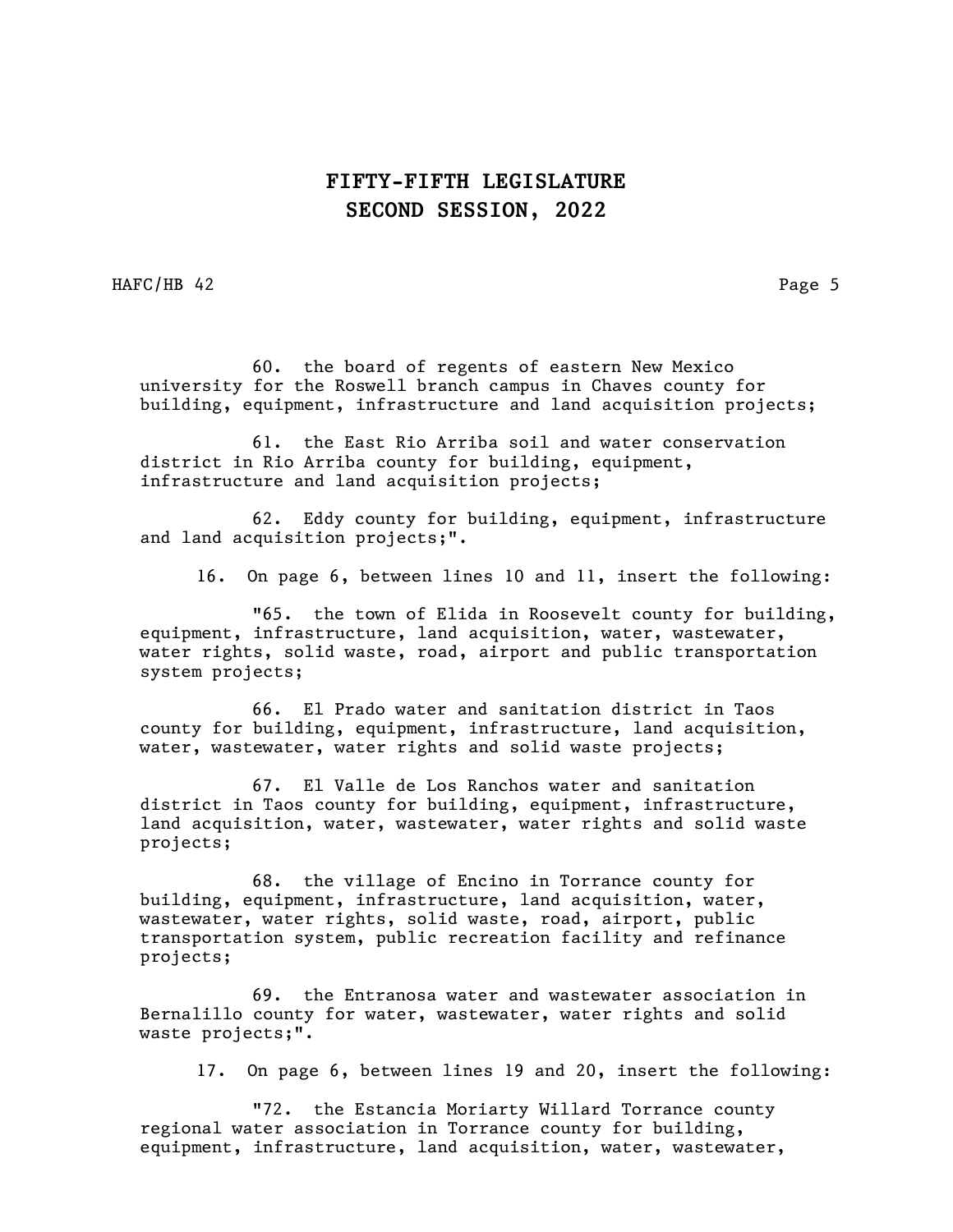HAFC/HB 42 Page 6

water rights, solid waste and refinance projects;

73. the town of Estancia in Torrance county for building, equipment, infrastructure, land acquisition, water, wastewater, water rights, solid waste, road, airport, public transportation system, public recreation facility and refinance projects;".

18. On page 6, between lines 23 and 24, insert the following:

"75. the Farmington municipal school district in San Juan county for building, equipment, infrastructure, land acquisition, education technology and refinance projects;".

19. On page 7, between lines 2 and 3, insert the following:

"77. the Gadsden independent school district in Dona Ana county for building, equipment, infrastructure, land acquisition and education technology projects;".

20. On page 7, between lines 8 and 9, insert the following:

"80. the Gila regional medical center in Grant county for building, equipment, infrastructure and land acquisition projects;".

21. On page 7, between lines 15 and 16, insert the following:

"83. the city of Grants in Cibola county for building, equipment, infrastructure, land acquisition, water, wastewater, water rights, solid waste, road, airport, public transportation system, public recreation facility and refinance projects;

84. Grant county for building, equipment, infrastructure, land acquisition, water, wastewater, water rights, solid waste, road, airport, public transportation system, public recreation facility and refinance projects;".

22. On page 7, between lines 18 and 19, insert the following:

"86. the town of Hagerman in Chaves county for water, wastewater, water rights, solid waste, road, airport and public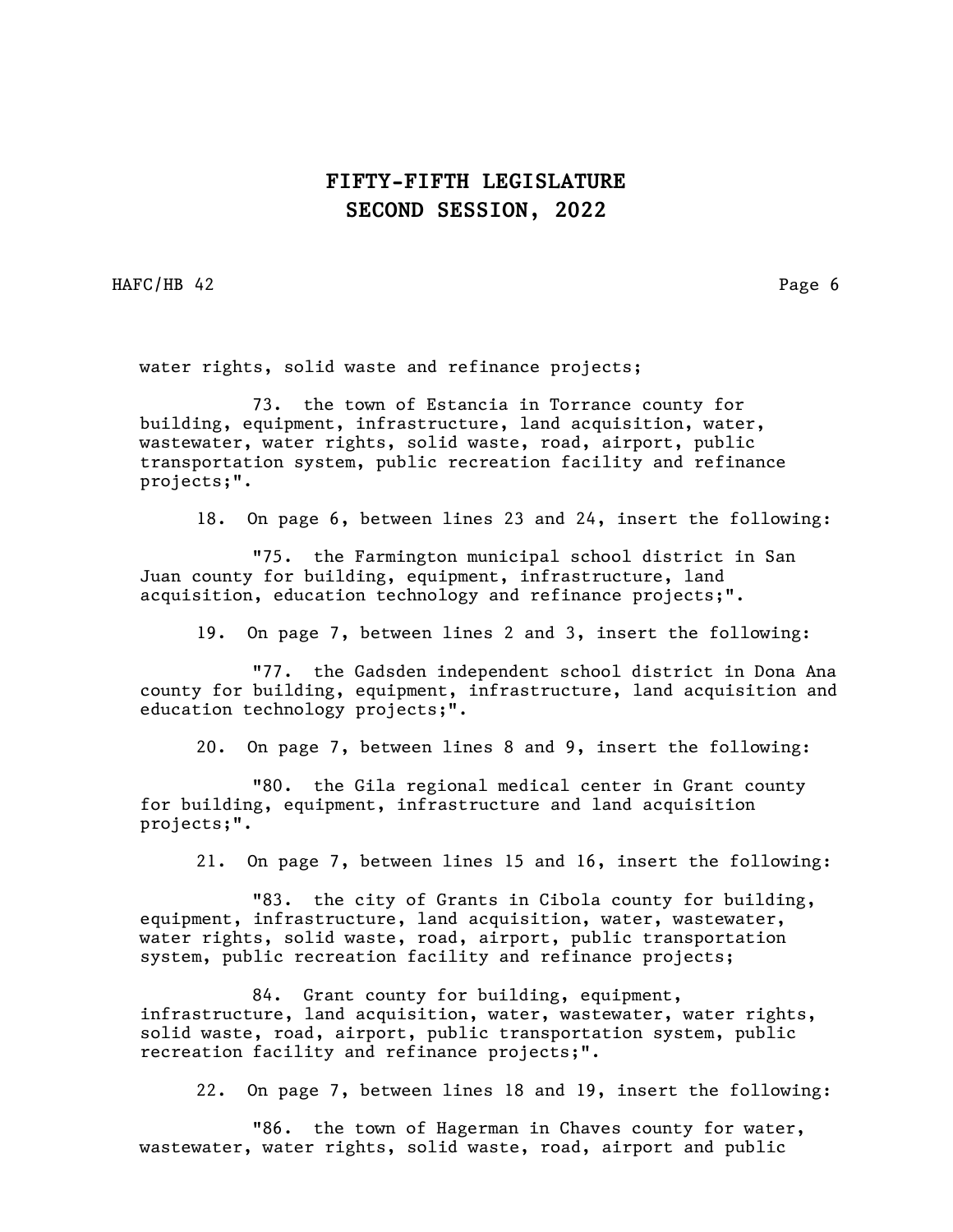HAFC/HB 42 Page 7

transportation system projects;

87. Hidalgo county for building, equipment, infrastructure, land acquisition, road, airport, public transportation system and public recreation facility projects;

88. the city of Hobbs in Lea county for building, equipment, infrastructure and land acquisition projects;

89. the Hondo Valley public school district in Lincoln county for building, equipment, infrastructure, land acquisition, education technology, water, wastewater, water rights and solid waste projects;

90. the House municipal school district in Quay county for building, equipment, infrastructure, education technology and land acquisition projects;".

23. On page 7, between lines 22 and 23, insert the following:

"92. Indian Pueblos marketing, incorporated, in Bernalillo county for building, equipment, infrastructure, land acquisition, water, wastewater, water rights, solid waste, road, airport, public transportation system, public recreation facility and refinance projects;

93. the Indian Pueblo cultural center in Bernalillo county for building, equipment, infrastructure, land acquisition, water, wastewater, water rights, solid waste, road, airport, public transportation system, public recreation facility and refinance projects;

94. Indian Pueblo marketing 3, incorporated, limited liability company, in Bernalillo county for building, equipment, infrastructure, land acquisition, water, wastewater, water rights, solid waste, road, airport, public transportation system, public recreation facility and refinance projects;

95. Indian Pueblo marketing 6, incorporated, limited liability company, in Bernalillo county for building, equipment, infrastructure, land acquisition, water, wastewater, water rights, solid waste, road, airport, public transportation system, public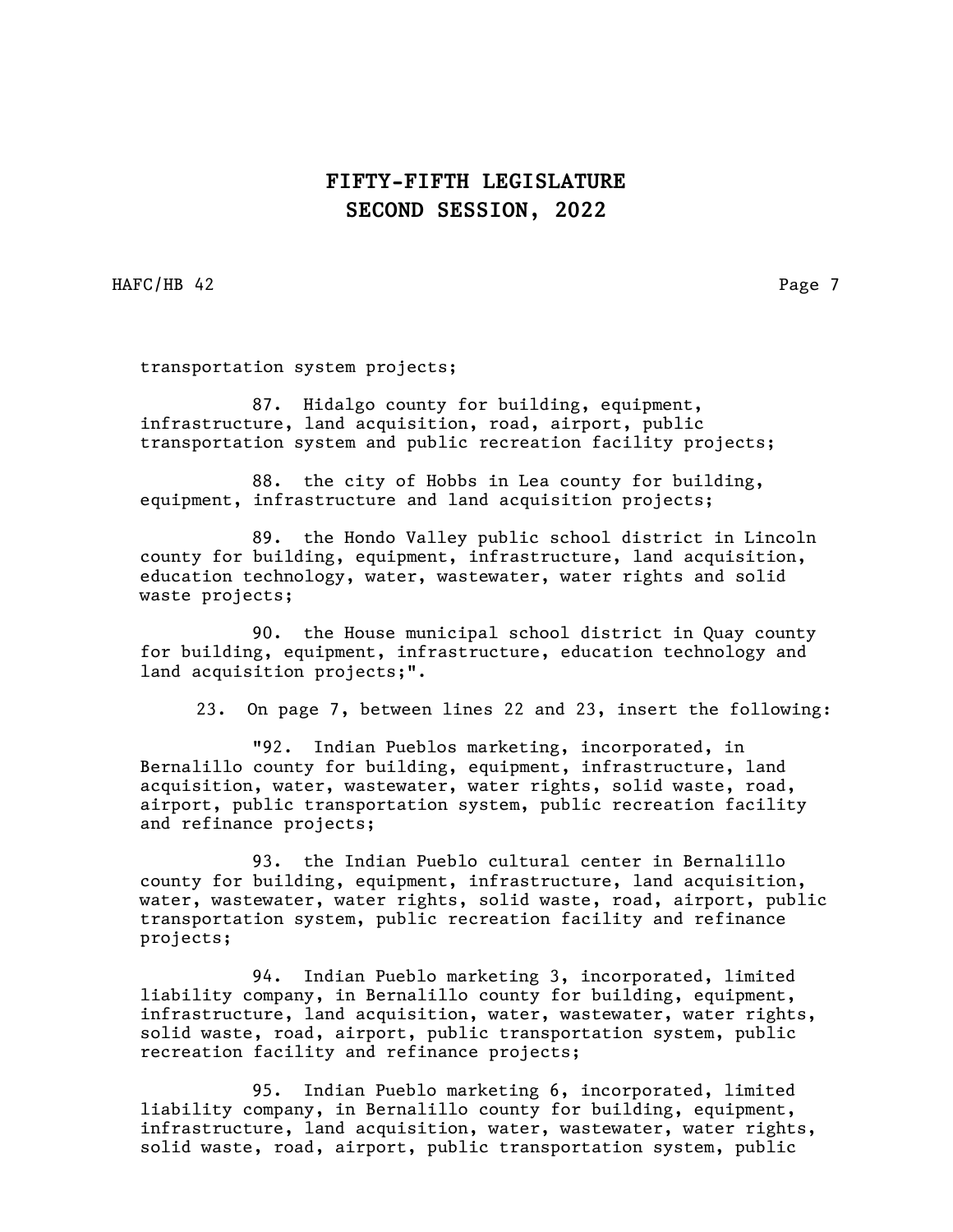HAFC/HB 42 Page 8

recreation facility and refinance projects;

96. the Jal public school district in Lea county for building, equipment, infrastructure, land acquisition, education technology, water, wastewater, water rights, solid waste, road, airport, public transportation system, public recreation facility and refinance projects;".

24. On page 8, between lines 3 and 4, insert the following:

"99. Kewa enterprises, incorporated, in Sandoval county for building, equipment, infrastructure, land acquisition, water, wastewater, water rights, solid waste, road, airport, public transportation system, public recreation facility and refinance projects;

100. Kewa gas, limited, in Sandoval county for building, equipment, infrastructure, land acquisition, water, wastewater, water rights, solid waste, road, airport, public transportation system, public recreation facility and refinance projects;

101. the Kewa Pueblo health corporation in Sandoval county for building, equipment, infrastructure, land acquisition, water, wastewater, water rights, solid waste, road, airport, public transportation system, public recreation facility and refinance projects;

102. the Laguna healthcare corporation in Cibola county for building, equipment, infrastructure, land acquisition, water, wastewater, water rights, solid waste, road, airport, public transportation system, public recreation facility and refinance projects;

103. the Laguna development corporation in Cibola county for building, equipment, infrastructure, land acquisition, water, wastewater, water rights, solid waste, road, airport, public transportation system, public recreation facility and refinance projects;

104. the Laguna economic advancement, limited liability corporation, in Cibola county for building, equipment, infrastructure, land acquisition, water, wastewater, water rights,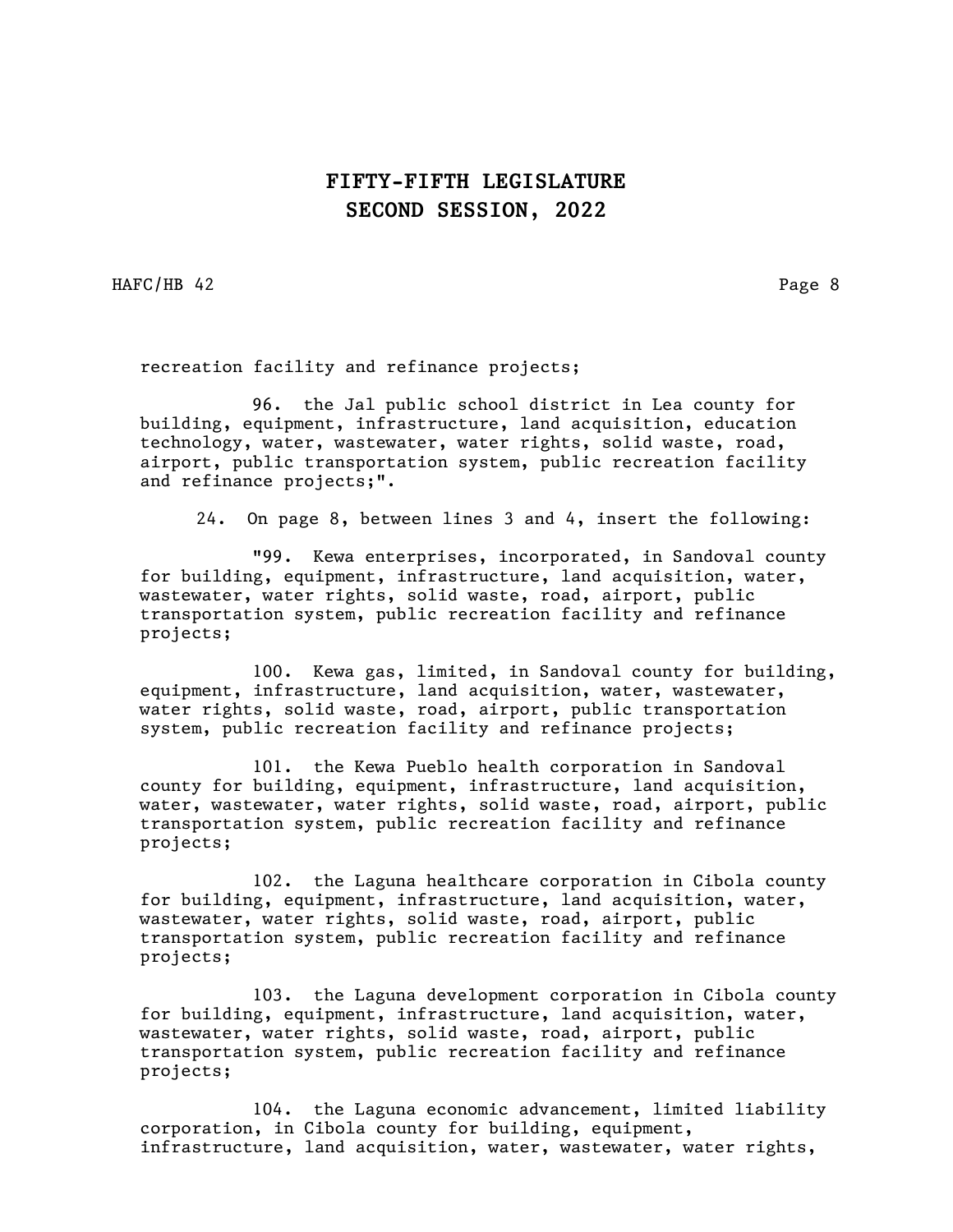HAFC/HB 42 Page 9

solid waste, road, airport, public transportation system, public recreation facility and refinance projects;".

25. On page 8, between lines 10 and 11, insert the following:

"107. the village of Logan in Quay county for building, equipment, infrastructure, land acquisition, water, wastewater, water rights, solid waste, road, airport, public transportation system and public recreation facility projects;

108. the city of Lordsburg in Hidalgo county for building, equipment, infrastructure, land acquisition, water, wastewater, water rights, solid waste, road, airport, public transportation system and public recreation facility projects;".

26. On page 8, between lines 22 and 23, insert the following:

"112. the village of Los Lunas in Valencia county for water, wastewater, water rights, solid waste, road, airport and public transportation system projects;

113. the village of Los Ranchos de Albuquerque in Bernalillo county for building, equipment, infrastructure and land acquisition projects;

114. the Loving municipal school district in Eddy county for building, equipment, infrastructure, education technology and land acquisition projects;".

27. On page 9, between lines 4 and 5, insert the following:

"117. the Magdalena municipal school district in Socorro county for building, equipment, infrastructure, education technology, land acquisition, water, wastewater, water rights, solid waste, road, airport, public transportation system, public recreation facility and refinance projects;

118. McKinley county for building, equipment, infrastructure, land acquisition, water, wastewater, water rights and solid waste projects;".

28. On page 9, between lines 7 and 8, insert the following: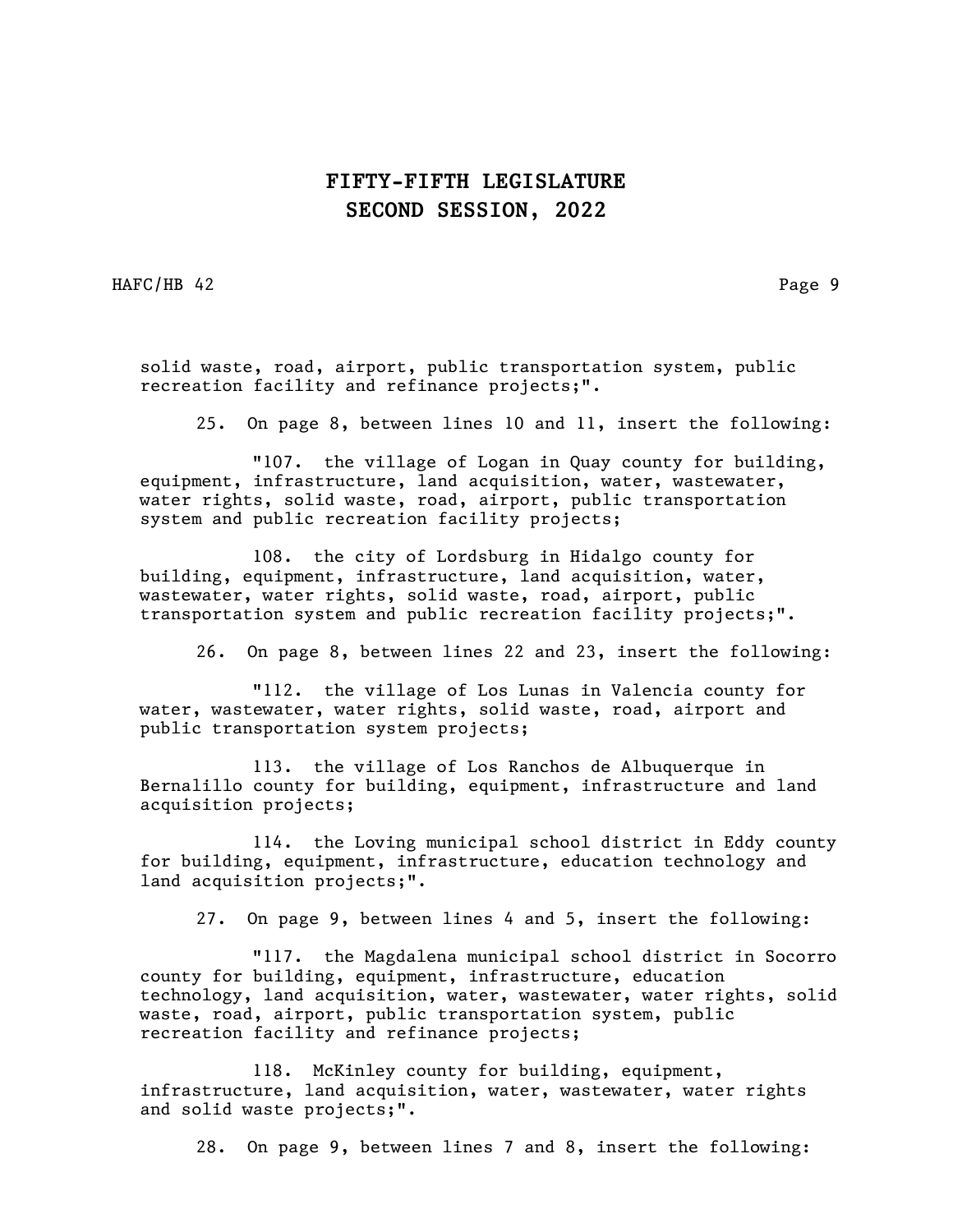HAFC/HB 42 Page 10

"120. the Melrose public school district in Curry county for building, equipment, infrastructure, land acquisition and education technology projects;".

29. On page 9, between lines 10 and 11, insert the following:

"122. the town of Mesilla in Dona Ana county for building, equipment, infrastructure and land acquisition projects;".

30. On page 9, between lines 17 and 18, insert the following:

"125. the Moriarty-Edgewood school district in Torrance county for building, equipment, infrastructure, land acquisition and education technology projects;".

31. On page 10, before line 1, insert the following:

"128. the Nambe Pueblo development corporation in Santa Fe county for building, equipment, infrastructure, land acquisition, water, wastewater, water rights, solid waste, road, airport, public transportation system, public recreation facility and refinance projects;

129. the Navajo tribal utility authority in San Juan county for building, equipment, infrastructure and land acquisition projects;".

32. On page 10, between lines 12 and 13, insert the following:

"133. the board of regents of northern New Mexico state school in Rio Arriba county for building, equipment, infrastructure and land acquisition projects;".

33. On page 11, between lines 14 and 15, insert the following:

"142. the village of Questa in Taos county for building, equipment, infrastructure, land acquisition, water, wastewater, water rights, solid waste, road, airport, public transportation system, public recreation facility and refinance projects;".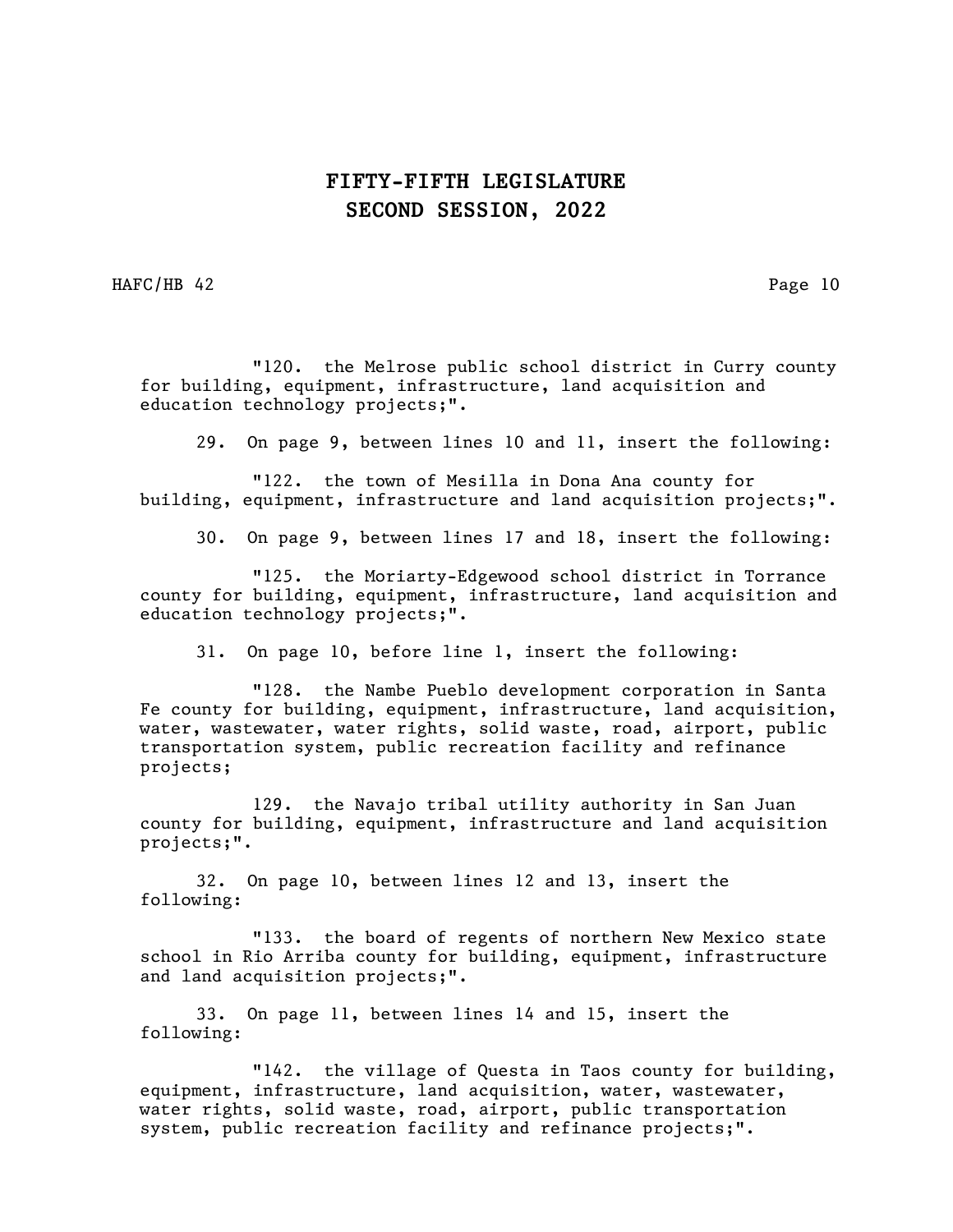HAFC/HB 42 Page 11

34. On page 11, between lines 21 and 22, insert the following:

"145. the Raton public school district in Colfax county for building, equipment, infrastructure, education technology, land acquisition, water, wastewater, water rights, solid waste, road, airport, public transportation system, public recreation facility and refinance projects;".

35. On page 12, before line 1, insert the following:

"147. the Rio Rancho public school district in Sandoval county for building, equipment, infrastructure, education technology, land acquisition and refinance projects;".

36. On page 12, between lines 8 and 9, insert the following:

"150. the city of Ruidoso Downs in Lincoln county for building, equipment, infrastructure, land acquisition, water, wastewater, water rights, solid waste, road, airport, public transportation system and public recreation facility projects;

151. the village of Ruidoso in Lincoln county for building, equipment, infrastructure, education technology, land acquisition, water, wastewater, water rights, solid waste, road, airport, public transportation system, public recreation facility and refinance projects;".

37. On page 12, between lines 13 and 14, insert the following:

"153. Sandoval county for building, equipment, infrastructure, land acquisition, water, wastewater, water rights, solid waste, road, airport, public transportation system, public recreation facility and refinance projects;".

38. On page 13, between lines 2 and 3, insert the following:

"158. the village of Santa Clara in Grant county for building, equipment, infrastructure, land acquisition, water,

wastewater, water rights, solid waste, road, airport, public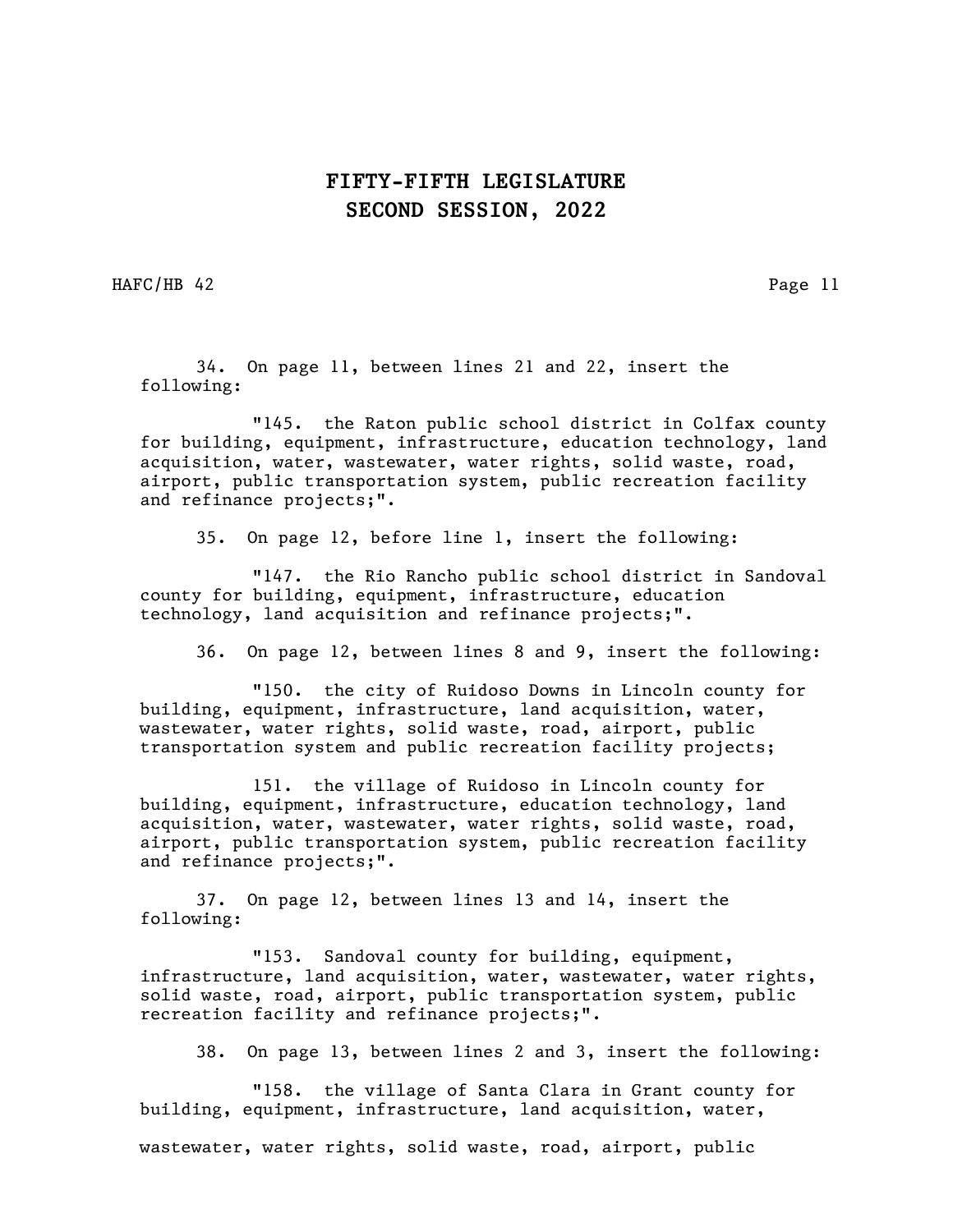HAFC/HB 42 Page 12

transportation system, public recreation facility and refinance projects;

159. Santa Fe county for building, equipment, infrastructure, land acquisition, water, wastewater, water rights, solid waste, road, airport, public transportation system and public recreation facility projects;

160. the city of Santa Fe water division in Santa Fe county for water, wastewater, water rights and solid waste projects;

161. the governing board of Santa Fe community college in Santa Fe county for building, equipment, infrastructure, land acquisition, water, wastewater, water rights, solid waste, road, airport, public transportation system, public recreation facility and refinance projects;

162. the Pueblo of Santo Domingo in Sandoval county for building, equipment, infrastructure, land acquisition, water, wastewater, water rights, solid waste, road, airport, public transportation system, public recreation facility and refinance projects;

163. the Santo Domingo tribal housing authority in Sandoval county for building, equipment, infrastructure, land acquisition, water, wastewater, water rights, solid waste, road, airport, public transportation system, public recreation facility and refinance projects;".

39. On page 13, between lines 7 and 8, insert the following:

"165. the town of Silver City in Grant county for building, equipment, infrastructure, land acquisition, water, wastewater, water rights, solid waste, road, airport, public transportation system, public recreation facility and refinance projects;".

40. On page 13, between lines 18 and 19, insert the following:

"169. the southwest solid waste authority in Grant county for building, equipment, infrastructure, water, wastewater,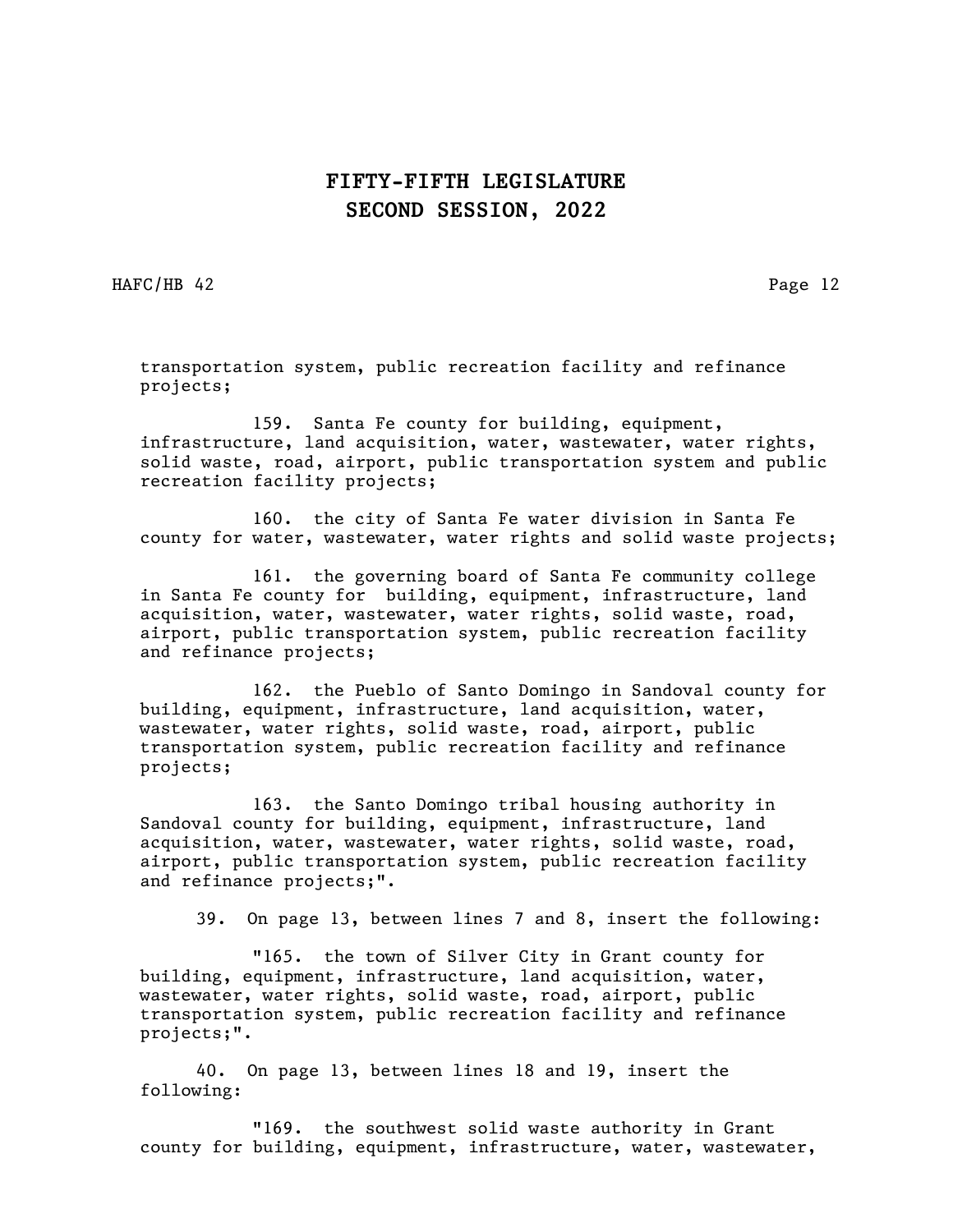HAFC/HB 42 Page 13

water rights and solid waste projects;".

41. On page 14, between lines 1 and 2, insert the following:

"172. the town of Taos in Taos county for building, equipment, infrastructure, land acquisition, water, wastewater, water rights, solid waste, road, airport, public transportation system, public recreation facility and refinance projects;

173. the Pueblo of Taos in Taos county for building, equipment, infrastructure, land acquisition, water, wastewater, water rights, solid waste, road, airport, public transportation system, public recreation facility and refinance projects;

174. the Taos Pueblo business development corporation in Taos county for building, equipment, infrastructure, land acquisition, water, wastewater, water rights, solid waste, road, airport, public transportation system and refinance projects;

175. the Taos Pueblo housing authority in Taos county for building, equipment, infrastructure and land acquisition projects;

176. the Taos Pueblo utility service in Taos county for building, equipment, infrastructure, land acquisition, water, wastewater, water rights and solid waste projects;".

42. On page 14, between lines 4 and 5, insert the following:

"178. the Pueblo of Tesuque in Santa Fe county for building, equipment, infrastructure, land acquisition, water, wastewater, water rights and solid waste projects;

179. the Texico municipal school district in Curry county for building, equipment, infrastructure, land acquisition, education technology and public recreation facility projects;

180. the Tierra del Oro public improvement district in Sandoval county for water, wastewater, water rights, solid waste, road, airport and public transportation system projects;

181. the village of Tijeras in Bernalillo county for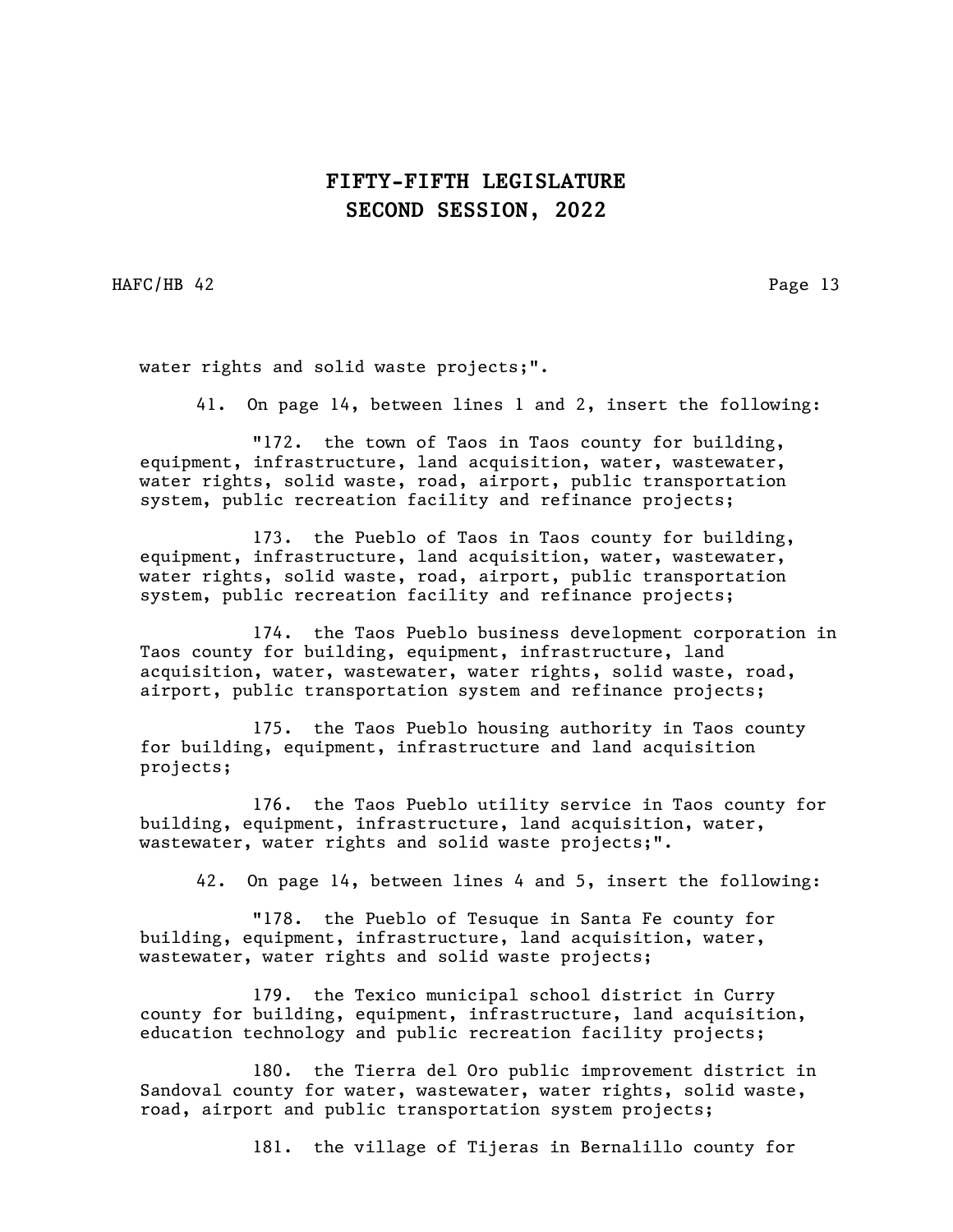HAFC/HB 42 Page 14

water, wastewater, water rights and solid waste projects;

182. the city of Truth or Consequences in Sierra county for building, equipment, infrastructure, land acquisition, water, wastewater, water rights, solid waste, road, airport, public transportation system and public recreation facility projects;

183. the Tucumcari public school district in Quay county for building, equipment, infrastructure, education technology and land acquisition projects;".

43. On page 14, between lines 14 and 15, insert the following:

"187. the Valencia public improvement district in Dona Ana county for water, wastewater, water rights, solid waste, road, airport, public transportation system and public recreation facility projects;".

44. Renumber the subsections to correspond with these amendments

Respectfully submitted,

Patricia A. Lundstrom, Chairwoman

Adopted (Chief Clerk)

Not Adopted (Chief Clerk)

Date